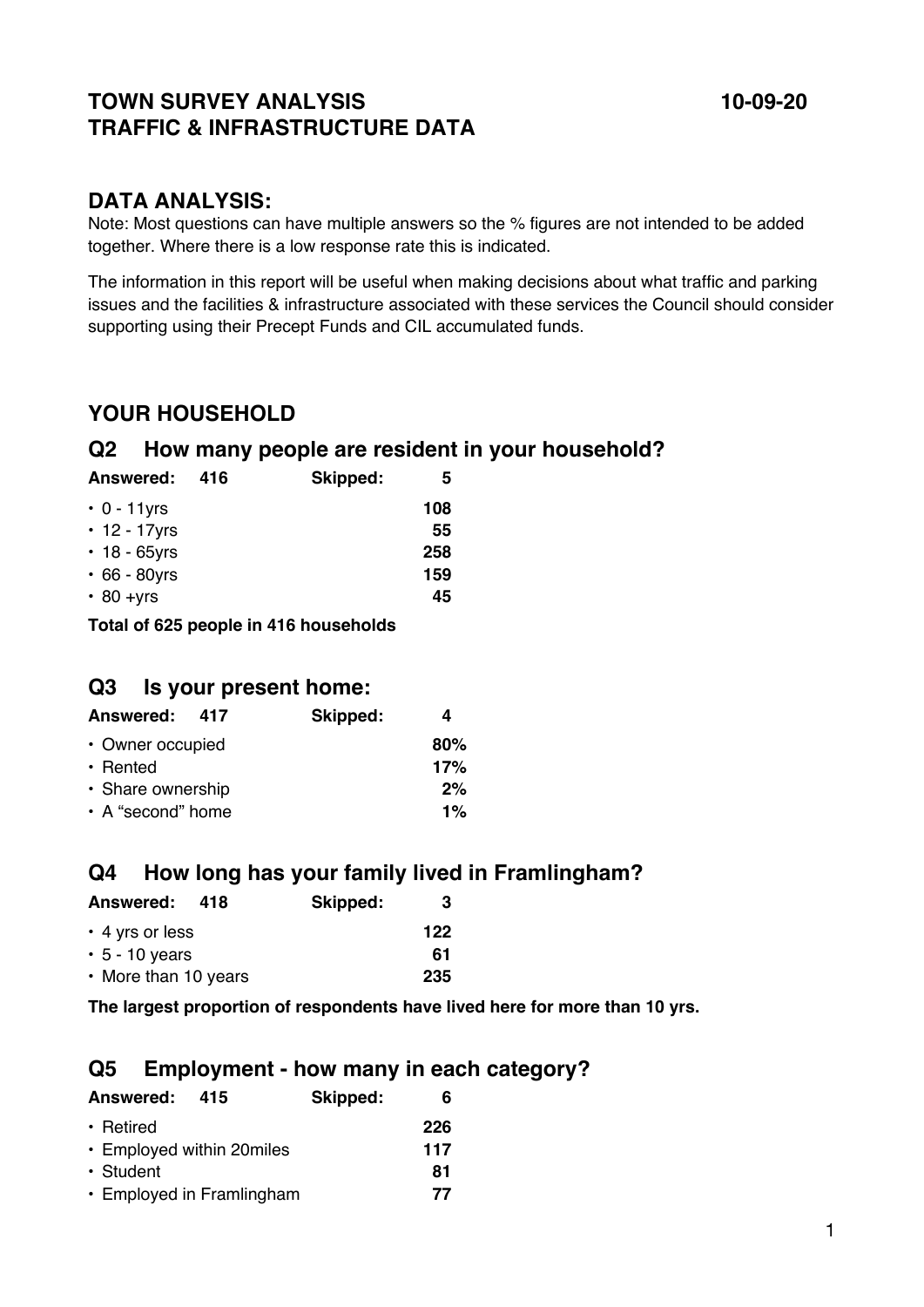| • Self-employed                     | 70 |
|-------------------------------------|----|
| • Employed more than 20miles        | 49 |
| • Unemployed / Other - not employed | 27 |
| • Work from home                    | 25 |
| • Volunteer work                    |    |
|                                     |    |

**A total of 673 people in 415 households, with a large proportion of retired people.** 

**Of these 317 people can be expected to be travelling to work.** 

# **GETTING AROUND**

## **Q19 How many cars, vans or motorcycles does your household use?**

| Answered:            | 375 | Skipped: | 46       |
|----------------------|-----|----------|----------|
| $\cdot$ 1 vehicle    | 188 |          | 188 cars |
| $\cdot$ 2 vehicles   | 136 |          | 272 cars |
| $\cdot$ 3 vehicles   | 38  |          | 114 cars |
| • 4 vehicles or more | 13  |          | 52 cars  |

**That's a total of 626 vehicles in 375 households** 

# **Q20 Do you have off road parking?**

| Skipped: | 33 |
|----------|----|
|          |    |

| Yes: | 351 | 90% |
|------|-----|-----|
| No:  | 36  | 9%  |

- 125 have spaces for two cars
- 86 have spaces for 3 or more cars (14 have spaces for more than 5 cars)
- 67 have space for 1 car
- 71 have car parking space, but no cars

**Of the 90% saying they have off road parking, less than 10% said it wasn't enough for all their cars** 

# **Q21 How do your children get to school?**

| <b>Answered:</b> | - 102 | Skipped: | 319 (no children) |    |       |
|------------------|-------|----------|-------------------|----|-------|
| • Walk           |       |          |                   | 66 | 64%   |
| $\cdot$ Car      |       |          |                   | 29 | 28%   |
| • Bus            |       |          |                   | 6  | $6\%$ |
| $\cdot$ Cycle    |       |          |                   | 2  | $2\%$ |

## **24 people made comments:**

- Taxi's to Special Schools further away
- Cycling preferred if it was safer
- Bus would be good on rainy days

## **Most resident children walk to school**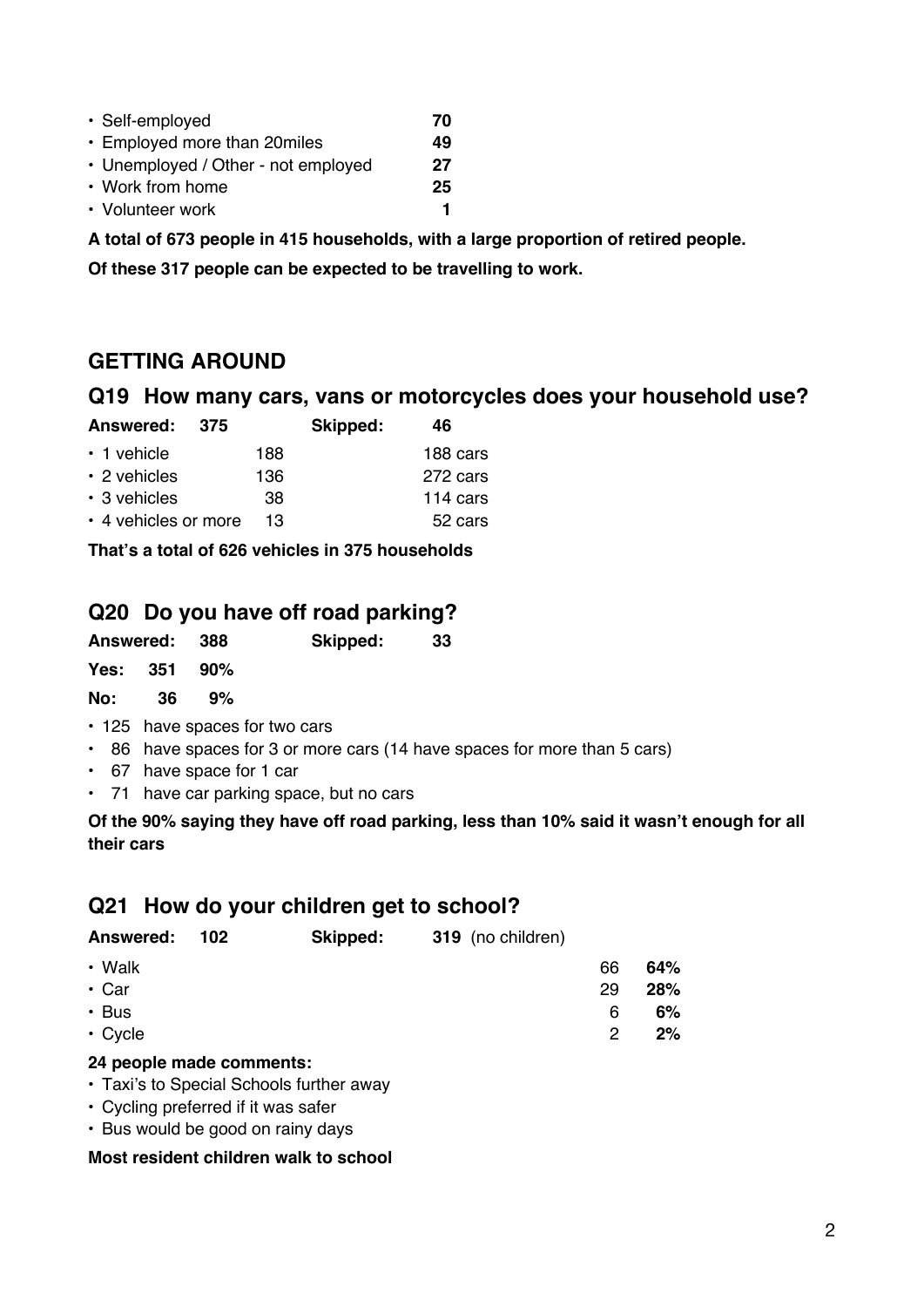# **Q22 What mode of transport do members of your household use to get to work?**

| Answered:<br>220<br>How do you travel?         | Skipped: | 201 (retired people) |     |       |
|------------------------------------------------|----------|----------------------|-----|-------|
| $\cdot$ Car - how many people?                 |          |                      | 184 | 84%   |
| 1 person                                       |          |                      | 116 |       |
| 2 people                                       |          |                      | 58  |       |
| 3 people                                       |          |                      | 9   |       |
| 4 people                                       |          |                      | 1   |       |
| • None - walk to work                          |          |                      | 64  | 29%   |
| • Train - which station?                       |          |                      | 16  | 8%    |
| • Bus - which route?                           |          |                      | 13  | 7%    |
| $\cdot$ Cycle                                  |          |                      | 8   | 5%    |
| • Motorbike                                    |          |                      | 6   | 4%    |
| • Mobility scooter (but none of these to work) |          |                      | 3   | $1\%$ |

**Of the 220 people who travel to work 184 go by car - 116 of them on their own.** 

# **Q23 Is traffic congestion and parking a problem for your household?**

| Answered: 381 |              | Skipped:                                                  | 40 |
|---------------|--------------|-----------------------------------------------------------|----|
|               | Yes: 213 56% |                                                           |    |
|               | No: 161 42%  |                                                           |    |
|               |              | . AAd are radio are de processed based fra because dans a |    |

### **221 people made suggestions for improving parking and traffic management:**

| • More parking needed:                                              | 89 |
|---------------------------------------------------------------------|----|
| Separate new car park                                               | 66 |
| Increase residents parking (off road)                               | 17 |
| Increase school / college parking (off road)                        | 8  |
| Use the castle                                                      | 5  |
| Use school playground at weekends and holidays                      | 3  |
| Redesign layouts to maximise spaces                                 |    |
| • Reduce on road parking for better traffic flow                    | 45 |
| • Reduce illegal parking                                            | 22 |
| • Make a one way traffic system                                     | 20 |
| • Prioritise pedestrians and cyclists                               |    |
| • Restrict deliveries to businesses / shops to after hours          | 4  |
| • Bypass (incl. make Brook Lane to New Road wider)                  | 4  |
| • Speed Controls, incl. reduce speeds (esp. up through to castle)   | 4  |
| • Align overnight free parking with travel to work times            | 4  |
| • Add traffic lights (or mini roundabout) at Fore St / Albert Place | 3  |
|                                                                     |    |

## **Other individual suggestions:**

- Re-assess main roads ref parking spaces ref suitability and fitness for purpose
- No on street parking at peak times
- Restrict all-day parking
- Mark out parking bays to make better use of spaces
- Add more double yellow lines
- Get rid of single yellow lines as these are never observed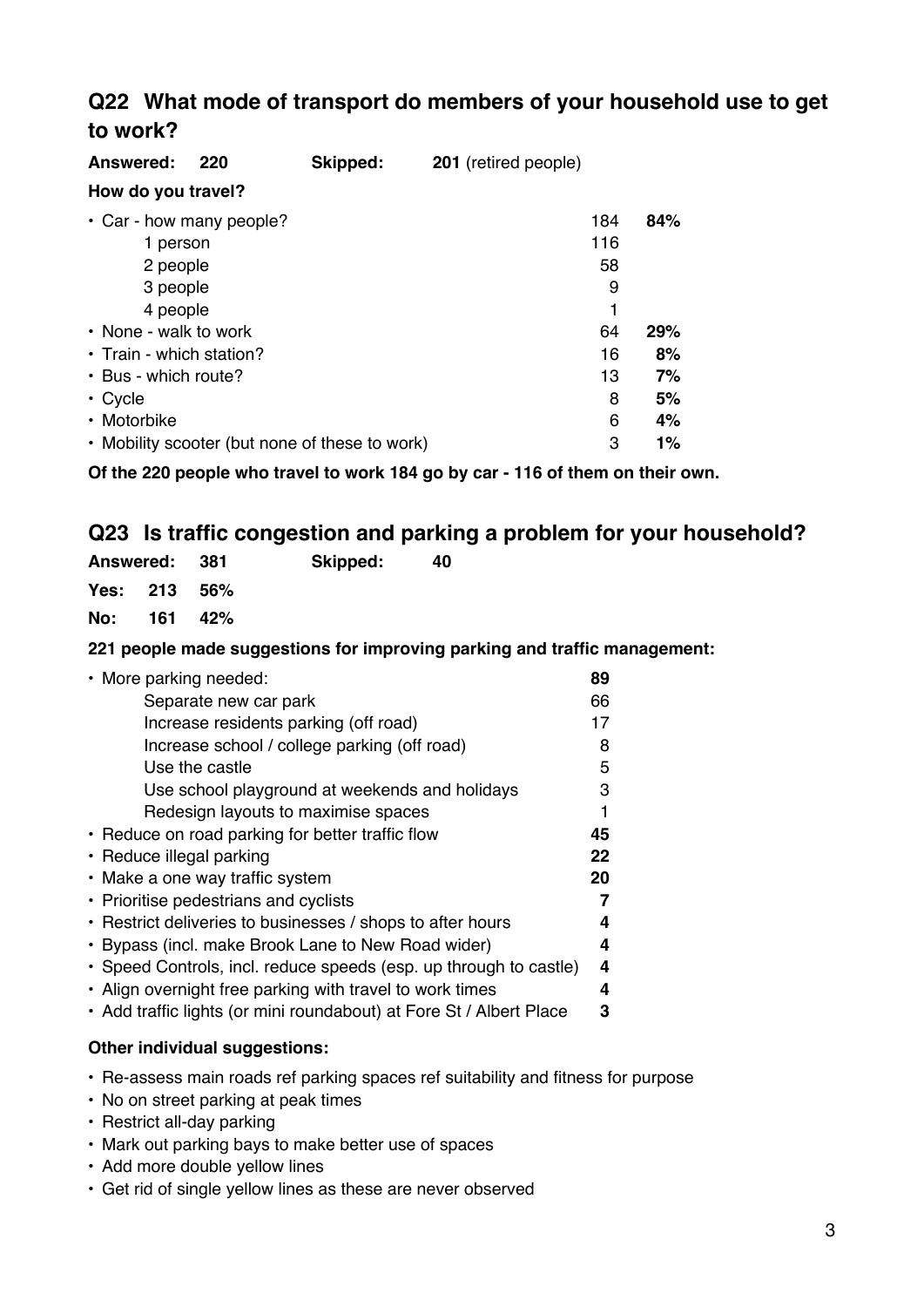- Need a full time traffic warden
- Move the Primary school up to the High School to make better use of all that space close to the town centre
- Regulate Co-op parking only for Co-op shoppers
- Add speed bumps at key places
- Pedestrian crossing at the Elms
- No parking meters
- Add parking meters (incl. on Market Hill)
- Better parking signs for visitors so they know where to go
- No parking in the market
- Pedestrianise the square
- Move the market elsewhere
- Ban all daytime traffic apart from deliveries
- Weight restrictions through the town
- Free electric bus service
- On street parking slows down traffic so it's not such a bad thing
- Some people say cars are bad for the environment
- Some people say there is not a parking problem you can always park somewhere

#### **Places where people have suggested it is dangerous, or obstructive to park there:**

- Fore Street especially dangerous at top junction with Castle Street
- Bridge Street / Market Hill section
- College Road from roundabout up to Rumbles Fish Bar
- Mount Pleasant remove parking near junction to College Road
- Fairfield Road growing concern with more traffic along very narrow street
- Kings Ave persistent high school parking obstructive to residents
- Pembroke Road damage by buses and lorries driving on pavements (danger to elderly visiting the doctors surgery)
- Station Road outside the Railway Inn / opposite Brook Lane junction overtaking traffic just where cars pull out onto main road
- Station Road congested at Fram DIY

# **Q24 How do members of your household get around, and what concerns do you have?**

**Answered: 392 Skipped: 29** 

| • We usually walk into town                                     | 325 | 83% |
|-----------------------------------------------------------------|-----|-----|
| • We find certain streets congested at rush hour & on Saturdays | 221 | 56% |
| • We find parking a problem in town                             | 180 | 45% |
| • We find certain streets congested with traffic all the time   | 146 | 37% |
| • We travel regularly into town by car                          | 87  | 22% |
| • We find parking a problem at home                             | 60  | 15% |
| • We would use cycle and mobility scooter ways if available     | 56  | 14% |
| • We do not find parking a problem in town                      | 37  | 9%  |

**Answers indicate that although most residents walk into town, a large proportion find parking a problem, with traffic congestion a big issue.**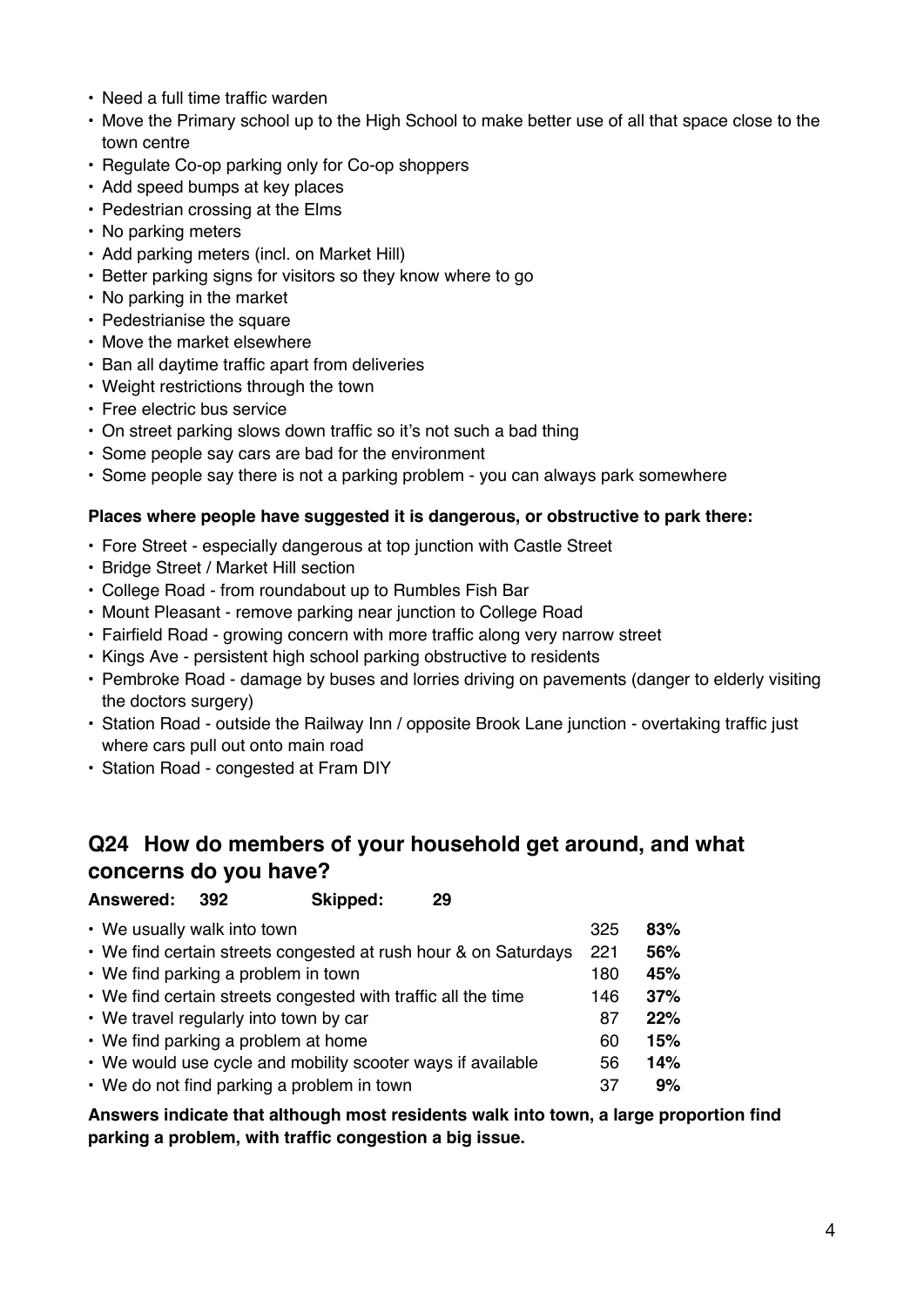# **Q25 Would your household agree to converting the Cemetery driveway into parking for approximately 19 cars?**

**Answered: 387 Skipped: 34** 

**Yes: 161 41.6%** 

**No: 157 40.5%** 

# **The qualifying question on whether respondents visited the cemetery confirmed:**

Of the 86 who do visit the cemetery - 59 said no to parking, and 24 said yes Of the 146 who don't visit the cemetery - 23 said no to parking, and 57 said yes

# **Q26 Community transport buses can help to access the town. If a bus were available how would your household use it?**

| Answered: 277                    | Skipped:                                              | 144 |     |      |
|----------------------------------|-------------------------------------------------------|-----|-----|------|
| • Travel to train station        |                                                       |     | 183 | 66%  |
|                                  | • Use a community bus to get to activities and events |     | 73  | 26%  |
| activities and events            | • Book the use of a community bus for private evening |     | 67  | 24%  |
|                                  | • Use the bus for park and ride into and around town  |     | 47  | 17%  |
| • Travel to work in nearby towns |                                                       |     | 28  | 10%  |
|                                  | • Travel into town from nearby villages               |     | 24  | 8.5% |
| • Travel around town             |                                                       |     | 18  | 6.5% |

## **75 people made comments:**

34 were positive

- 26 of these to Wickham Market, Campsea Ash, Woodbridge and Ipswich
- 7 for a range of other places such as Saxmundham, Halesworth, Diss, Norwich
- 5 for local, in-town access

17 were negative

- indicating they wouldn't use it, preferring their car, or difficulties in using buses

# **HEALTH & WELFARE - SAFETY / MOBILITY**

# **Q28 If you have mobility issues is it difficult to access the shops and services in Fram?**

**Answered: 86 Skipped: 335** 

**Yes: 41 47%** 

**No: 41 47%** 

**36 people made comments:** All the comments are listed below as they are so specific, and need to be individually assessed

## **Disabled Parking**

- Need more disabled spaces. Only 4 in town square
- It isn't always very easy to park and also there isn't always enough room to get the disabled child out of the car
- Cars continually park in disabled spaces on market hill and display no badge.
- Signs for disabled spaces not very visible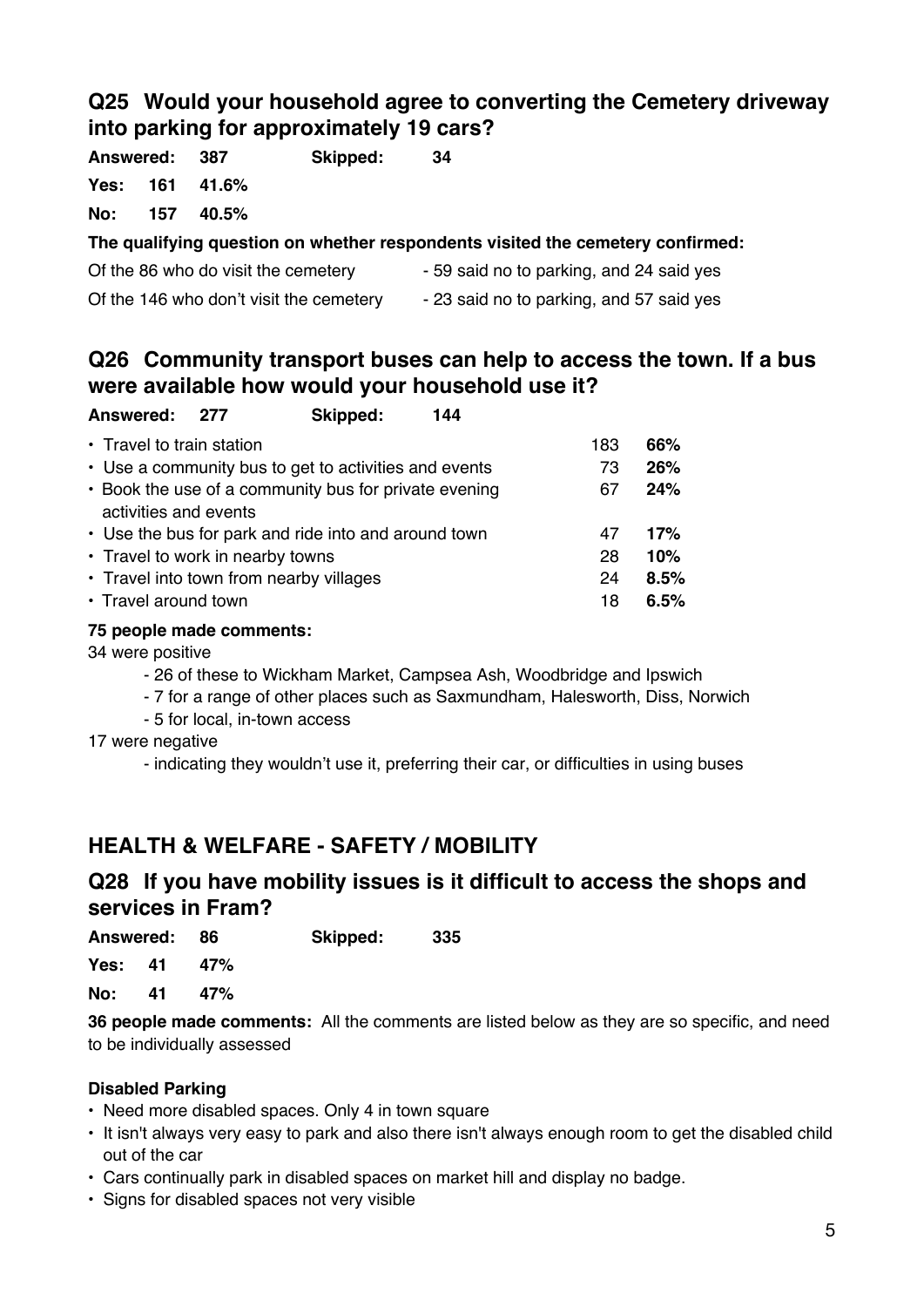## **Scooter Crossings**

- Framlingham is an old town and wasn't built to accommodate scooters so we need to ensure that there are scooter crossings in strategic places and be mindful of historic ambiance of the town.
- Mobility scooter crossing in market square and Fore Street and Wells Close Square (near the bakers)

## **Pavements**

- Uneven pavements and not enough dropped kerbs
- Uneven pavements
- Poor repair of pavements
- Kings Avenue has uneven paths and holes, which means my wife rarely leaves the house.
- Narrow uneven pathways difficult and tripping hazard as I walk with aid
- Pavements in our area are in a state of disrepair Kings Avenue area. Not helpful for pushchair or wheelchair users.
- Too many A-frames and obstructions on pavement.
- Ramps too steep for wheelchair user. Pedestrian crossing at Ancient House is dangerous.
- Vehicles parked on pavement

### **Dropped Curbs & Road Crossings**

- The town should be assessed to see where dropped curbs could be added to allow a route to all parts of the town, especially in the town centre pavements.
- Need more dropped kerbs in our area
- Very few lowered kerbs (only outside Carley Hill and Impulse)
- Crossing into centre of town from Mills Meadow is difficult with a wheelchair.
- Dedicated crossing would be useful at bottom of Fore Street and near craft shop for school children
- Insufficient safe crossings

## **Wheelchairs / Mobility Scooter**

- The doctors, Library, Co-op and Barclays Bank are the only wheelchair accessible buildings in town.
- Wheelchair access is diabolical
- Difficult for relative in wheelchair but wouldn't want shops etc to have to change their original features.
- Can't use shops if in a wheelchair, nor in a mobility scooter
- Many shops have steps so wheelchair access is difficult

## **Shops Accessibility**

- We don't have mobility issues but I struggled to use the pharmacy when my daughter is in her pram as there are steps to access
- The Chemists is difficult to access if you have mobility problems
- Difficult at step up to chemist but help is usually available
- Better shop and facilities access
- Difficult for relative in wheelchair to drop off / pick up at dentist etc. But wouldn't want to change town centre - e.g. wider doors etc.
- Steps or narrow entry into some shops
- Poor access to almost all central shops by wheelchair users due to steps / old buildings
- Using a walker some shops are difficult to access because of heavy doors, doorsills and steps.
- Steps near paper shop quite steep.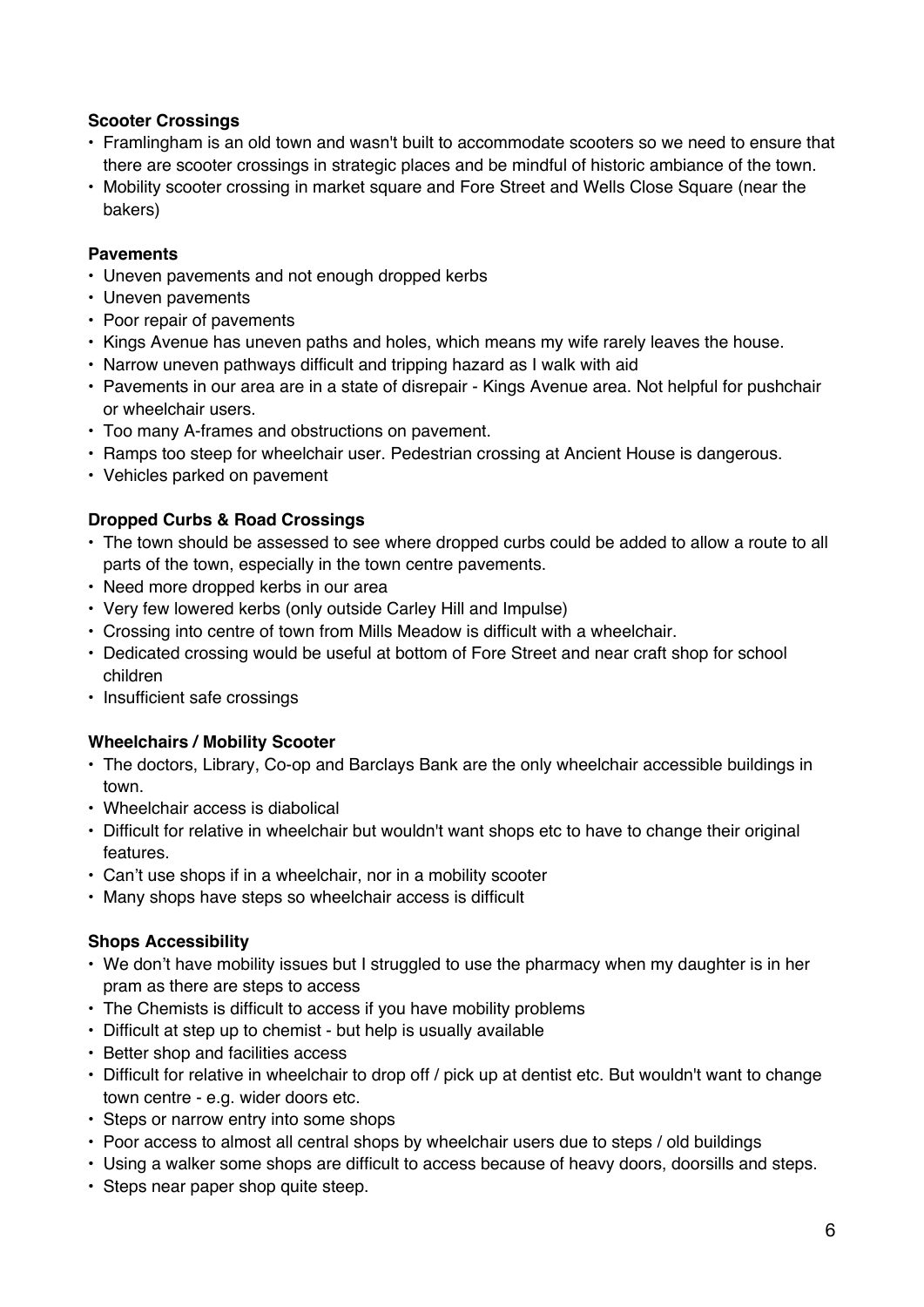## **Pathways**

- Fen gates not able for mobility scooters to get through
- Paths need to be wide enough to accommodate wheelchairs and pushchairs, some planting over hangs the paths meaning you need to walk on grass verges.
- Paths are inadequate for scooters and many cars park on pavements.

### **General**

- I experience walking issues sometimes, but access not a problem. Just the parking sometimes.
- We elderly need pedestrianised areas in the town

# **Q36 How do members of your household travel to hospital?**

| <b>Answered:</b><br>378         | Skipped: | 43  |      |
|---------------------------------|----------|-----|------|
| Car: (and motorbike)            |          | 34  | 9%   |
| Park & Ride:                    |          | 331 | 90%  |
| <b>Volunteer Transport</b>      |          | 20  | 5%   |
| <b>Bus</b>                      |          | 13  | 3.5% |
| Taxi                            |          | 12  | 3%   |
| Family & Friends                |          | 07  |      |
| Ambulance                       |          | 04  |      |
| Taxi impossible at short notice |          |     |      |
| Takes two buses to get there    |          |     |      |
|                                 |          |     |      |

# **Q37 Do members of your household have difficulties getting to the hospital?**

| Answered:                         |     | 367 | Skipped:                                              | 54                                  |                                  |
|-----------------------------------|-----|-----|-------------------------------------------------------|-------------------------------------|----------------------------------|
| Yes:                              | 34  | 9%  |                                                       |                                     |                                  |
| No:                               | 331 | 90% |                                                       |                                     |                                  |
|                                   |     |     | 38 people made comments on how can this be addressed? |                                     |                                  |
|                                   |     |     | A direct bus service to the hospital                  | 17                                  |                                  |
| A community mini bus              |     |     |                                                       | 12                                  |                                  |
| Rely on friends / family          |     |     |                                                       | 05                                  |                                  |
| More volunteer transport          |     |     | 02                                                    | reliable volunteer transport        |                                  |
| Bus stops too far from entrance   |     |     | 01                                                    |                                     |                                  |
| Disabled ambulance                |     |     | 01                                                    |                                     |                                  |
| Taxi service                      |     |     |                                                       | 01                                  |                                  |
| Subsidised service                |     |     |                                                       | 01                                  | can't always afford to get there |
| Park & Ride not suitable when ill |     |     | 01                                                    | more accessible parking at hospital |                                  |

# **Q39 Do you and your family support the idea of CCTV in the town centre and car parks?**

| Answered: | 384 |          | 37 |
|-----------|-----|----------|----|
|           |     | Skipped: |    |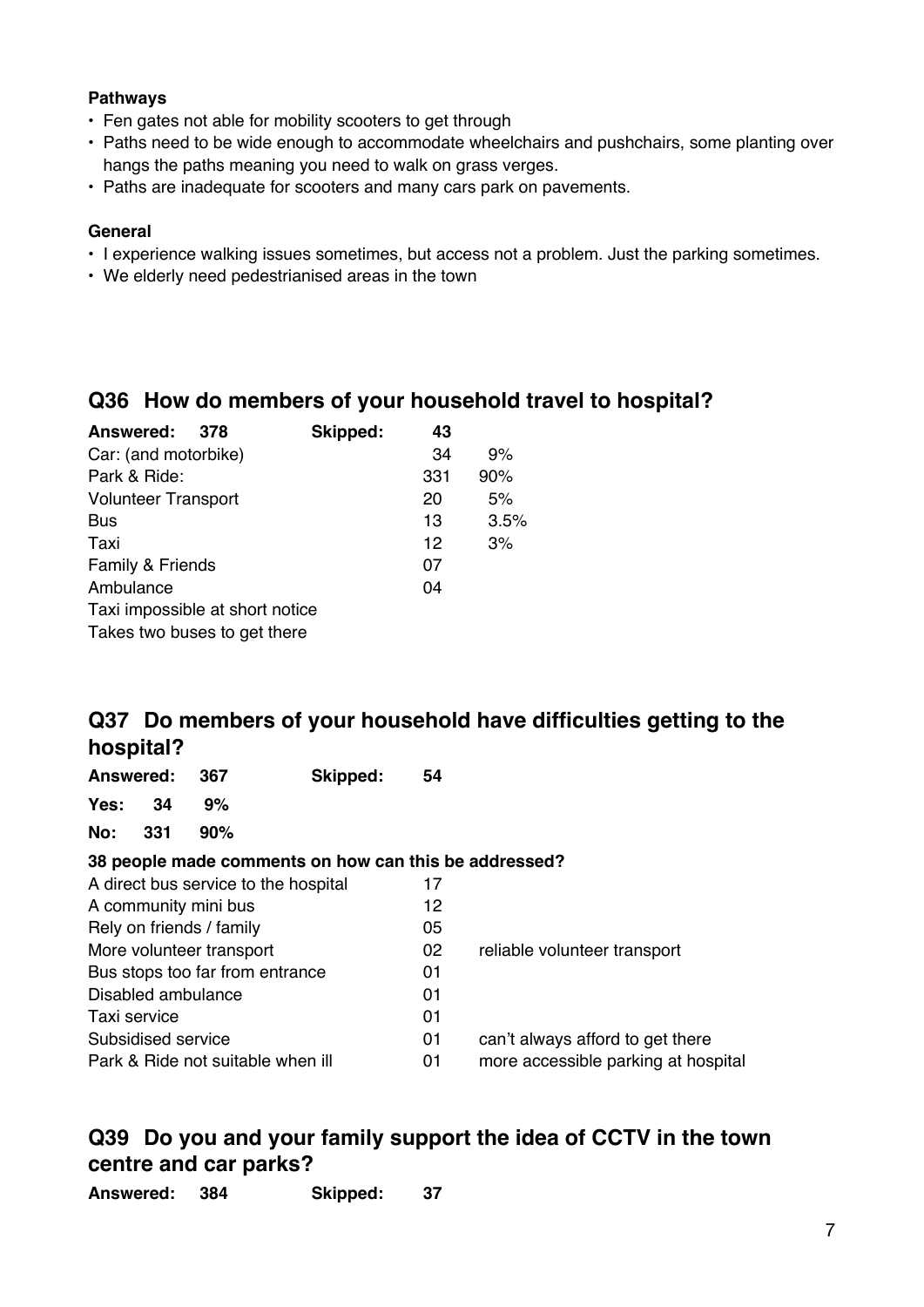#### **Yes: 304 79%**

**No: 76 20%** 

#### **195 people gave reasons:**

141 were positive

To provide a deterrent to crime and antisocial behaviour, and a means of providing evidence to police, needed now as the town has grown so much…

18 were unsure

Expressed concerns about the need, and preference for more police presence as a better option, and the costs involved

36 were negative

Objections referred to: objecting to constant surveillance, not enough need in our town, crime will just take place in other areas not covered by the cameras, too expensive - better to spend money on more important things

# **Q40 Is the street lighting adequate?**

| Answered: 386 |              |     | Skipped: | - 35 |
|---------------|--------------|-----|----------|------|
|               | Yes: 319 82% |     |          |      |
| No: 62        |              | 16% |          |      |

## **72 people made comments: If not adequate, where? Specific Roads or Areas with inadequate lighting:**

| <b>Fairfield Road</b>                       | 10 | all the way past the new houses                                                                     |
|---------------------------------------------|----|-----------------------------------------------------------------------------------------------------|
| Victoria Mill Road                          | 08 | various dark sections                                                                               |
| King's Avenue                               | 06 | also very old, yellow lighting                                                                      |
| Station Road / Victoria Mill Road           | 04 | on the corner                                                                                       |
| Pembroke Road                               | 04 |                                                                                                     |
| Badingham Road                              | 02 | at the end                                                                                          |
| <b>Vyces Road</b>                           | 02 | at junction with College Road                                                                       |
| Crown and Anchor Lane                       | 01 |                                                                                                     |
| Double Street                               | 01 |                                                                                                     |
| <b>College Road</b>                         | 01 |                                                                                                     |
| <b>Church Street</b>                        | 01 |                                                                                                     |
| <b>Castle Street</b>                        | 01 |                                                                                                     |
| <b>Saxstead Road</b>                        | 01 |                                                                                                     |
| Mount Pleasant - Porter Court               | 01 | has none and elderly residents live here                                                            |
| New Road                                    | 01 | past National Speed Limit signs - extend to                                                         |
|                                             |    | include our group of properties.                                                                    |
| <b>Off Street:</b>                          |    |                                                                                                     |
| The Fen Meadow path                         | 05 |                                                                                                     |
| Queens Head Alley                           | 02 |                                                                                                     |
| <b>Infirmary Lane</b>                       | 01 |                                                                                                     |
| Pigs Meadow                                 | 01 | low level lighting                                                                                  |
| <b>Other Comments:</b>                      |    |                                                                                                     |
| Lighting turns off too early                | 10 | Midnight is too early, including on estates                                                         |
| Switch to low energy lighting               | 05 | to save costs, energy and use properly tasked<br>lights to prevent light pollution, incl. footpaths |
| The street lighting stays on for too long   | 01 | Waste of electricity - turn off after 11pm                                                          |
| Lights should not go out in the town at all | 01 |                                                                                                     |
|                                             |    | ۶                                                                                                   |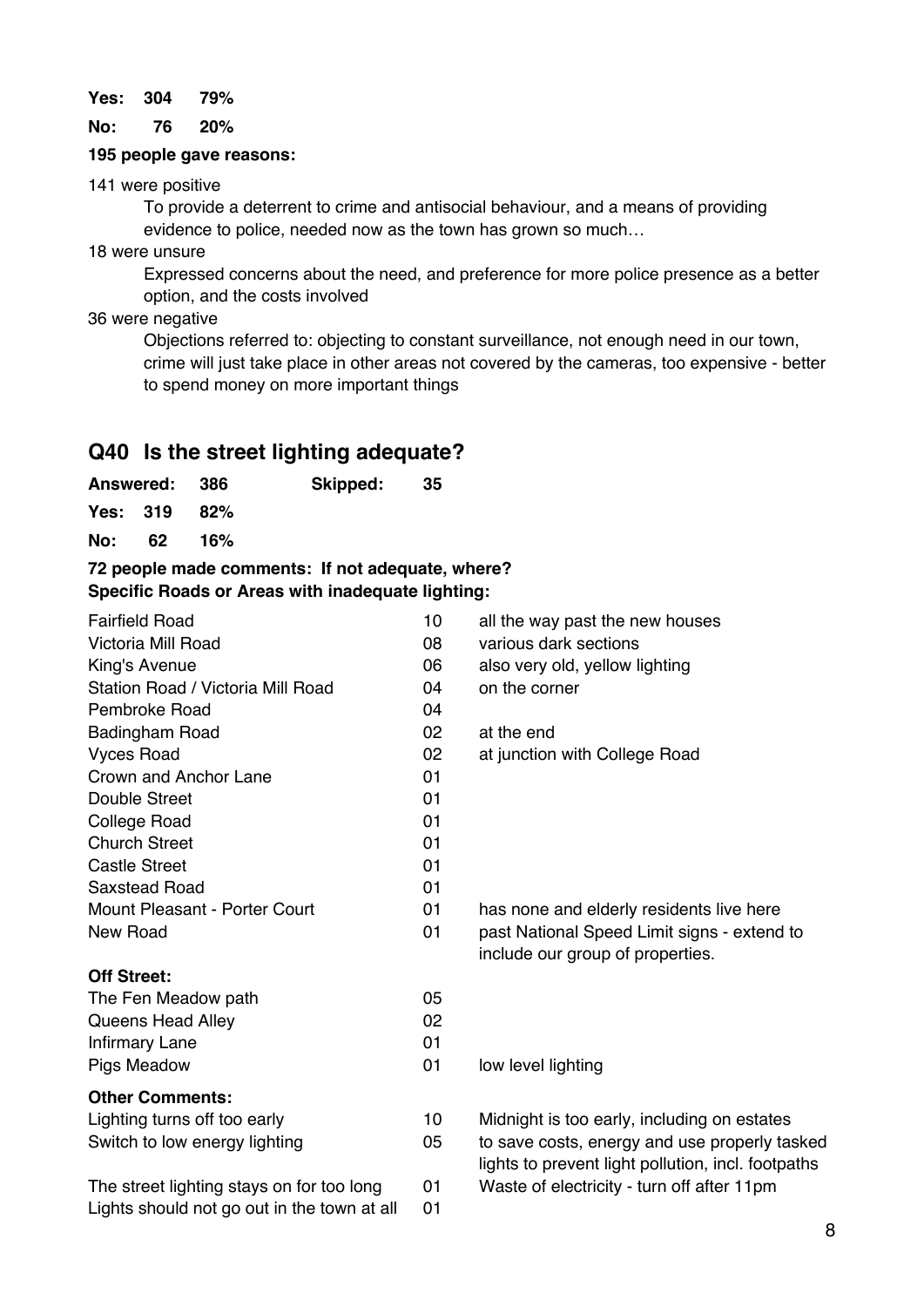# **COMMUNITY FACILITIES & EVENTS**

# **Q9 Do your children need to travel outside Fram for activities?**

**Answered: 102 Skipped: 319 (largely - no children)** 

**Yes: 61 60%**

**No: 40 40%** 

**IF YES PLEASE SAY WHERE: see map** 



**Children and young people travel quite far distances to access activities - largely towards Ipswich, Woodbridge and Saxmundham areas.** 

**No children seem to take part in activities in Halesworth, and few travel north to Diss, Bungay, and Beccles.** 

# **Q17 What impact do you think the recent new development is having on the town?**

**Answered: 344 Skipped: 77** 

**Answers to this general question included 279 negative responses, 34 positive responses, 26 mixed - neither good nor bad responses. 87 no opinion or response:** 

| Too much traffic                                         | 180 |
|----------------------------------------------------------|-----|
| Too little car parking                                   | 115 |
| Too many new houses / increased population               | 72  |
| <b>Stress on Doctors surgery</b>                         | 64  |
| Loss of identity and character of town                   | 42  |
| Road maintenance, pot holes, roadworks, flooding         | 28  |
| Insufficient infrastructure                              | 28  |
| Supermarket too small and not enough shops to cope       | 26  |
| Stress on schools                                        | 21  |
| Lack of activities & facilities for all the extra people | 18  |
| Loss of green spaces                                     | 14  |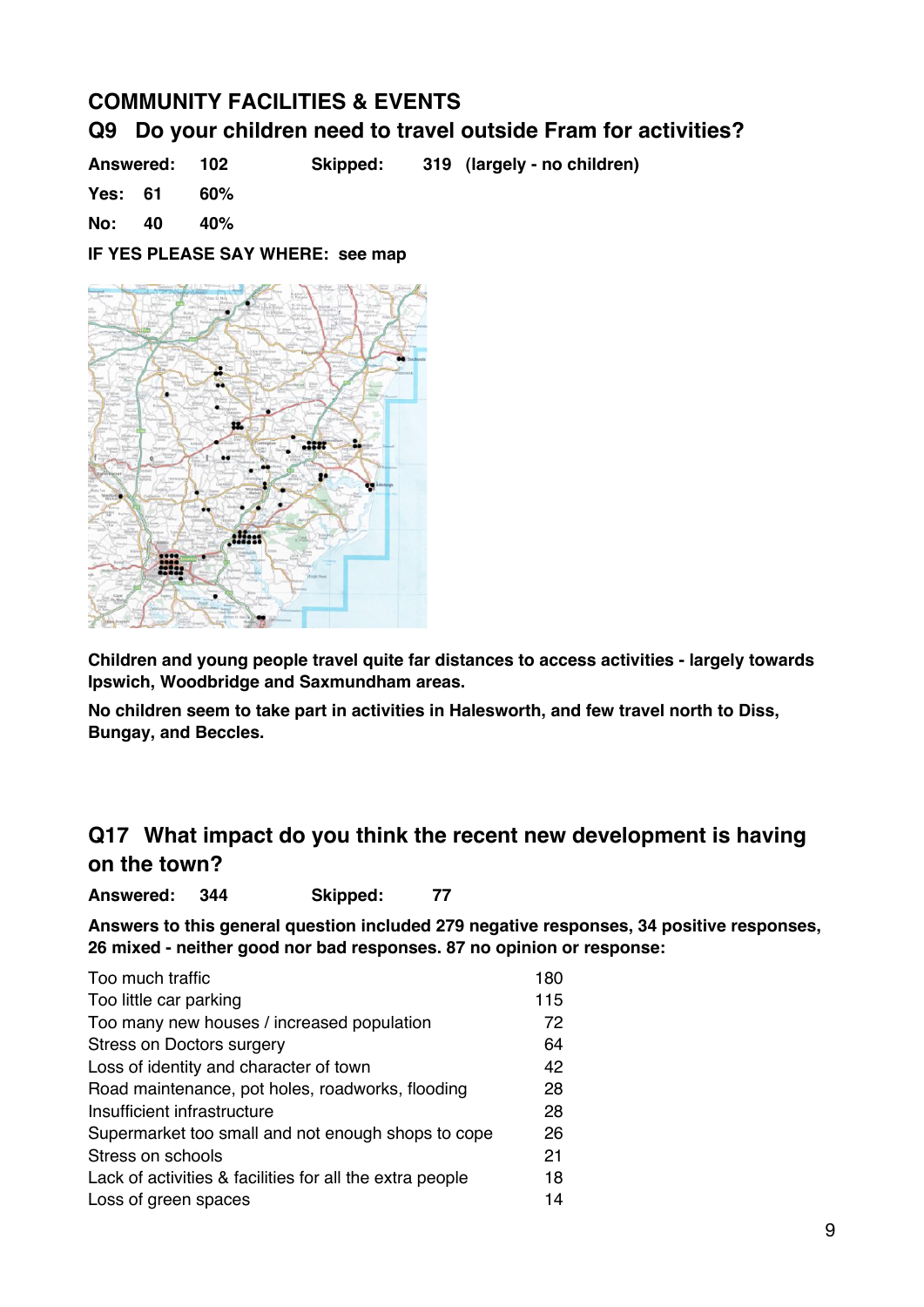| Lack of community spirit / no extra volunteers | 13 |
|------------------------------------------------|----|
| Pollution - light, air, noise                  |    |
| Not enough jobs                                |    |
| Stress on youth services                       |    |
| No public transport                            | 5  |
| Antisocial behaviour / drugs                   | 4  |
| Lack of affordable housing for young people    |    |

## **All other comments are single comments:**

No green initiatives - solar, wind, woodland, elec. charging Stress on water infrastructure Town Plan needs revising Too many deliveries from distant supermarket Cycling Newby's are invisible Dog Poo Lamppost in back garden

#### **Positive comments on new developments:**

Creates a more diverse community Fulfilling a housing need Enables more local people to stay too Increased footfall in town centre shopping Brings in more money - helpful to local businesses Helps Fram survive More young people is good for the future Towns need new folks It is just progress Being busier is a good thing (and a bad thing) Traffic has always been bad It's vital to prevent stagnation Surprisingly little effect

# **Q18 New housing has provided additional funding via Community Infrastructure Levy. How does your household think this should be used to benefit the town?**

| <b>Answered:</b>                 | 394 | Skipped:                                        | 27  |     |
|----------------------------------|-----|-------------------------------------------------|-----|-----|
|                                  |     | Preferred priorities of those suggested:        |     |     |
| • Additional parking             |     |                                                 | 290 | 75% |
| • Improving traffic flow         |     |                                                 | 269 | 68% |
| • Expanding recycling facilities |     |                                                 | 191 | 49% |
| • Large community hall           |     |                                                 | 173 | 44% |
| • Indoor sports facilities       |     |                                                 | 123 | 31% |
|                                  |     | • Special fitness facilities for people in need | 65  | 17% |
|                                  |     |                                                 |     |     |

#### **129 Other Suggestions for how the funds should be spent:**

| Footpaths / Cycle routes / mobility | 13 |
|-------------------------------------|----|
| Youth facilities / club             | 12 |
| Better / bigger medical centre      | 9  |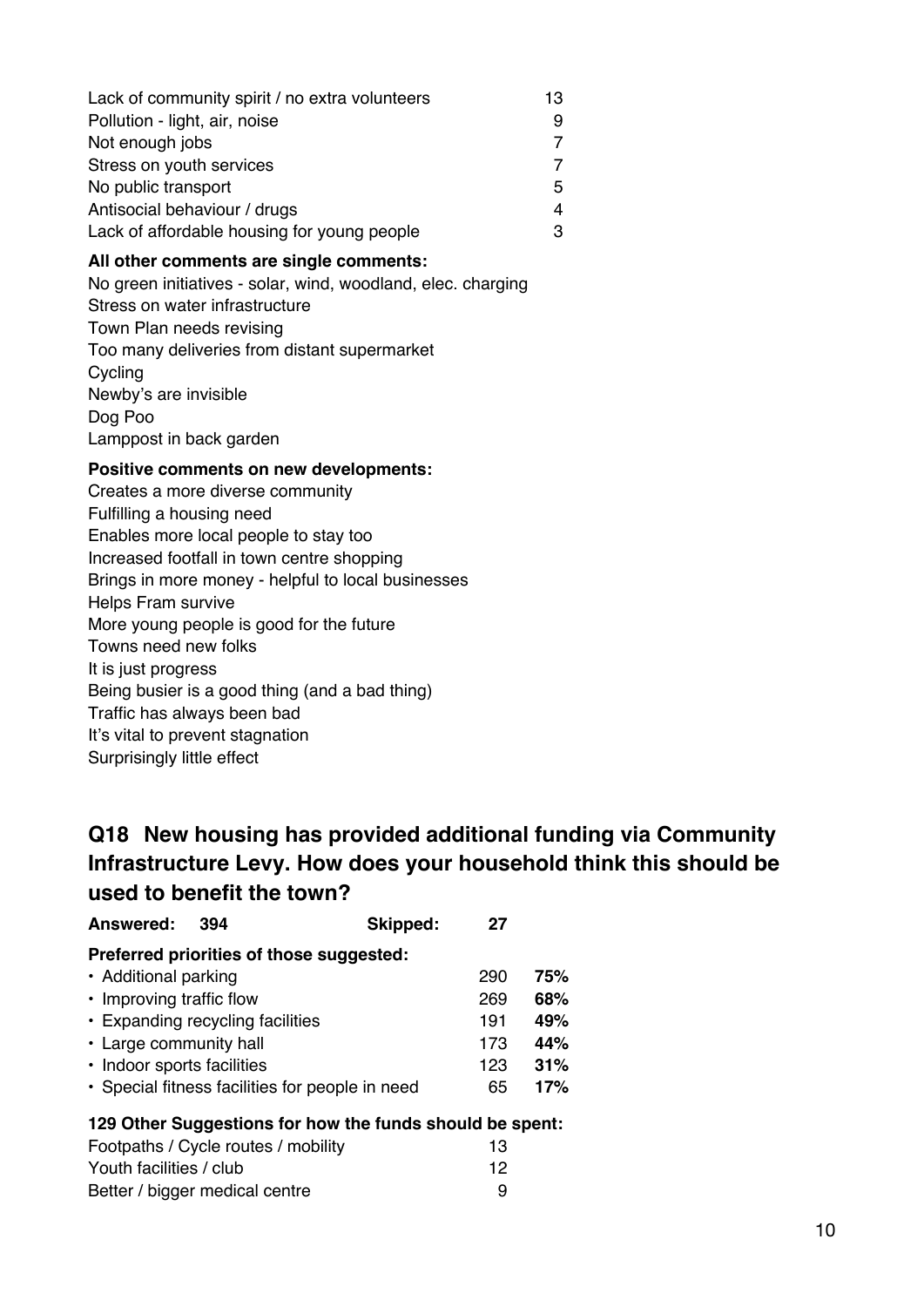| Second supermarket / better shops             | 8              |
|-----------------------------------------------|----------------|
| Maintenance to paths, hedges & road signs     | 7              |
| More vibrant town centre / plants / colour    | 7              |
| Recycling facilities                          | 6              |
| Open up community space / woodland            | 6              |
| Outdoor facilities for families (crazy golf,  |                |
| trampoline, table tennis, 3g pitch)           | 4              |
| Swimming pool                                 | 4              |
| Fitness classes for the elderly               | 4              |
| Gym                                           | 4              |
| One way traffic - Mkt Hill / Fore St          | 3              |
| Pedestrian Crossing - Fore St                 | 3              |
| Public transport (hospital / railway station) | 3              |
| <b>NHS Dentist</b>                            | 3              |
| Indoor sports eg bowls                        | 2              |
| Fund the arts and library                     | $\overline{c}$ |
| Funding for the Scouts & Guides hut           | 2              |
| Cinema                                        | 2              |
| Pedestrianise Mk't Hill                       | $\overline{c}$ |
| Allotments                                    | $\overline{c}$ |
| Leisure centre                                | $\overline{c}$ |
| Large community hall                          | $\overline{c}$ |
| Improve the playground – Kings Ave            | 2              |

#### **All other comments are single comments:**

More community events Facilities for the aged Electric car charging points Disabled access at the school Widen Brook lane Residents parking – Station Rd Improve the drainage – Pageant Field Reduce traffic speed More food supplies for the food shed Park & Ride – circulating the town

# **GENERAL CONCLUSIONS REF: TRAFFIC & INFRASTRUCTURE**

Note: This survey was carried out before the imminent plans by East Suffolk Council for parking meters and parking enforcement were widely publicised.

## **A total of 673 people in 416 households, with a large proportion of retired people**

## **The largest proportion of respondents have lived here for more than 10 yrs.**

• The opinions between long standing residents a new people are markedly the same, except in questions relating to the Town Council where a significant number of people have said they don't know as they haven't lived here long enough.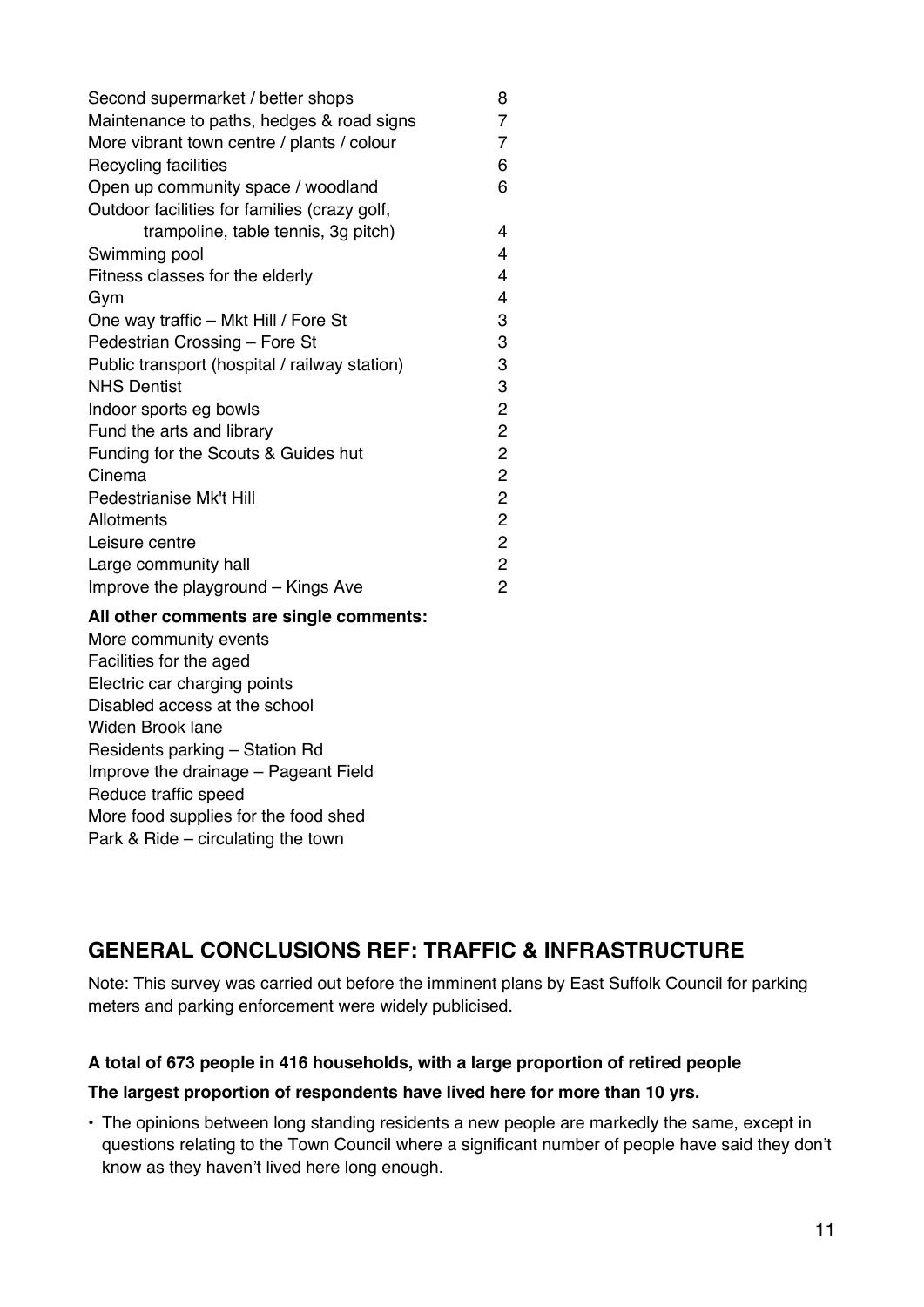# **Residential Car Parking**

## **In the 365 households who responded to this question there are a total of 626 vehicles**

## **Of the 90% saying they have off road parking, less than 10% said it wasn't enough for all their cars**

- Most residents responding seem to have sufficient off road parking. If those who don't have parking can be identified, then some options could be considered to address specific issues, especially if this can contribute to easing traffic congestion.
- Creating a new car park will not resolve these specific residential parking issues

### **Three questions asked about modes of transport, traffic congestion and car parking in different ways.**

### **Regular Travel**

• Looking at the 415 respondents occupations, about 317 people can be expected to be travelling to work as they indicated their employment is not in Framlingham itself.

### **Adults:**

- Of the 220 people who confirmed they travel to work, 184 go by car 108 of them on their own.
- A car sharing scheme will be considered an appropriate way of reducing traffic congestion and reducing energy consumption at the same time. If this is applied to nearby villages as well it might also reduce through traffic at peak times.

### **Children and young people:**

- Most resident children walk to school. Many travel quite far distances to access leisure activities largely towards Ipswich, Woodbridge and Saxmundham areas. None take part in activities in Halesworth, and few travel north to Diss, Bungay, and Beccles.
- This could be due to the poor public transport to these places from Framlingham, or that there are no interesting activities available.
- Much more information is needed on use of public transport by children: do they travel independently? Is this considered safe by parents - at what age? How often and when would they use it? Which directions are needed? What is wrong with the existing provision: 118, 119 and 63 routes? (see also Community Bus notes below)

## **Traffic Congestion and Parking**

### **Although most residents say they walk into town, a large proportion say they find parking a problem, with traffic congestion also a big issue. This is considered a problem by 213 households, but not a problem by 161 households.**

- This surprisingly high level of 161 saying they do not have a problem may be a reflection on the fact that these residents live near the town town centre, and access the town at times when they know it is not busy.
- If residents are actually walking into town, this suggests that traffic congestion is from people driving in or out to work, from out of town to school, vehicles passing through the town, or those visitors coming in to town for shops & attractions.
- Although parking is considered a problem in town by 45% of respondents, and only 9% ticked the boxes specifically asking if they did *not* consider this a problem, this still leaves a 175 people (out of 392) who didn't express a view either way.

## **221 people made suggestions for improving parking and traffic management:**

• As expected there is a lot of support for more car parking, but only 66 people actually said there should be a new separate car park.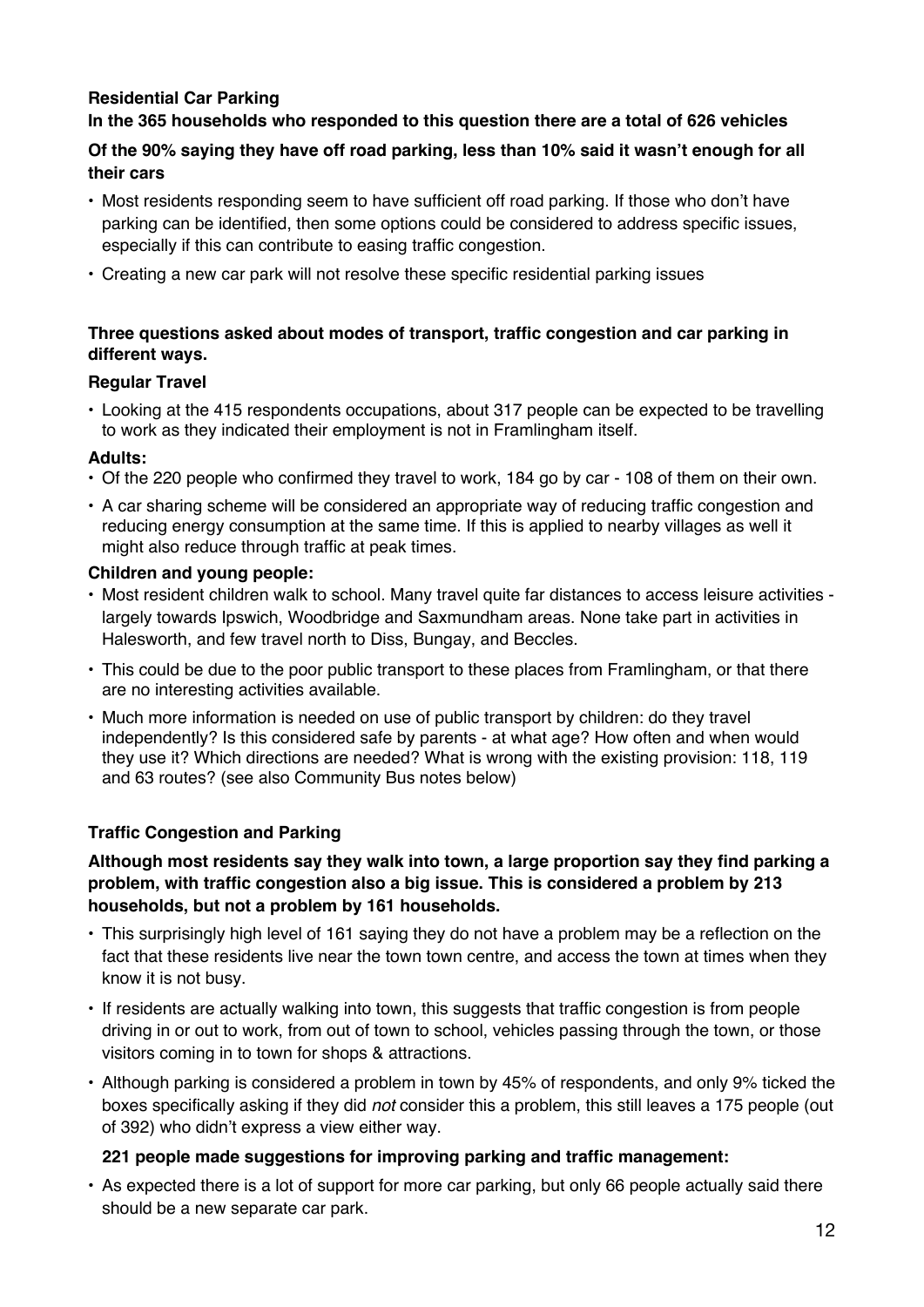- There is also support for restricting on-street parking on key roads (45 people), and stronger support if you add to it the 22 who suggested reducing illegal parking - proposals of this nature would go a long way towards improving traffic flow, however this is contrary to Highway Regulatory advice for using on street parking as a traffic calming measure.
- The suggestion for a one way traffic flow system was spontaneously raised by 22 respondents, as a solution to improve traffic flow through the town centre - up from the bottom of Bridge Street right up to the top of Castle Street, and some suggesting one way down Fore Street. As the 4th most popular measure listed above, this is significant as it was not an option suggested anywhere in the survey.
- It indicates that there might be popular support for such a major intervention, and so should be researched further. Perhaps it is seen as one way to retain on street parking near the town centre, improve traffic flow, pedestrian safety, accessibility for scooters & prams, and possibly cycling safety?
- Streets which people consider dangerous have been clearly indicated, and subsequently confirmed in a further recent audit by volunteers. The council will review all the options for making improvements and propose recommendations for action.

## **Cil Infrastructure Funding For Traffic and Parking Infrastructure Issues**

Answers to this question put both additional parking and improving traffic flow as the top two choices of respondents.

• The complexity of the issues raised, which affect different parts of the town and people with different needs, eg. residents, visitors and businesses / employees, confirms that a range of solutions is required - extra parking in one place will not resolve all the issues. Some solutions for these issues have already been identified and are actively being pursued as part of a current action plan.

# **Cemetery Parking**

• From the answers to the special question asking about this it is clear that whilst the overall figure are evenly split between yes and no, when you take into account whether people visit the cemetery, or not, the opinion is very much against car parking conversion by those who do visit.

## **Transport - Community Bus**

- The strongest support for a Community Bus was for travel to and from the train station by far.
- Interest was also shown in use of a Community Bus to access community events / activities, including private bookings.
- Support for the use of a community bus by young people and children (who largely walk to school) is massive - at 80% for travel to the train station, and 40% for access to community activities and private bookings

## **Travel to Hospital**

• This is considered difficult by only 9% of respondents, and the issues could be largely resolved by making sure people can access the Hour Community transport service for their medical needs.